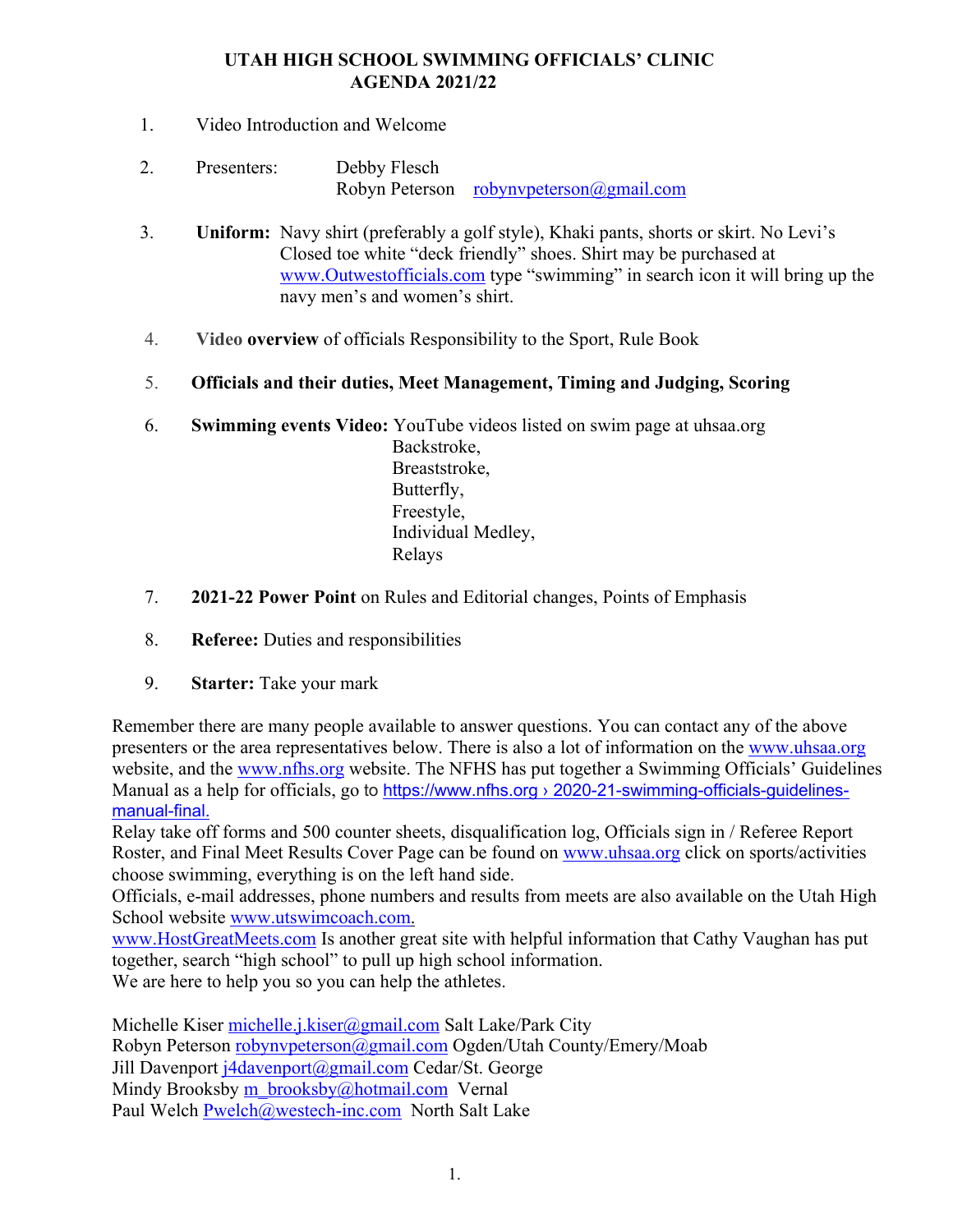# **High School Officiating For 2021-22 Swimming Season**

Swimming Rules Changes. Comments on Rules Revisions see page 97 of Rules Book.

In Utah High School diving has been removed as a sport.

New interpretations in situation play rulings and situations brought up to date with the new rules are shaded in your rule book.

#### NOTE**: "SHALL"** DENOTES MANDATORY

3-2-5 All participating members of a relay, including the lead off swimmer, must now be declared at the specified time and place prior to the start of the event. While there is no penalty for not indicating the leadoff swimmer specifically, there is an obligation to identify the four swimmers participating in the event. In addition, the name of the leadoff swimmer must be documented in cases where the swimmer is to be credited with an official time.

3-3-5 New language permits competitors to wear suits that provide full body coverage for religious purposes In addition, the rule avoids the need to obtain prior approval by the state association of a full body suit, worn for religious purposes. The added language allows for exercise of religious practice without creating a competitive advantage for the athlete. The referee must contact the state association, rather than the athlete or the coach following competition of the contest with concerns or inquiries.

Points of Emphasis see page 96 of Rules Book

Suggested guidelines for Starter's protocols – Page 100-101

No-recall protocols – Page 101

Guidelines for officiating swimmers with disabilities Page 102-103

Suggested protocols for electronic relay judging equipment – Page 104

Suggested guidelines for management of concussion in sports – Page 107

General guidelines for sports Hygiene, skin infections and communicable diseases – Page 109

Officials Code of Ethics – Page 111

#### **UHSAA letter to USCA coaches 2017-18**

9. Meets …. Host school may allow unlimited entries or run extra heats of certain events, giving more swimmers opportunity to compete. Rule 3.2.c scratch out "equally provided for both teams.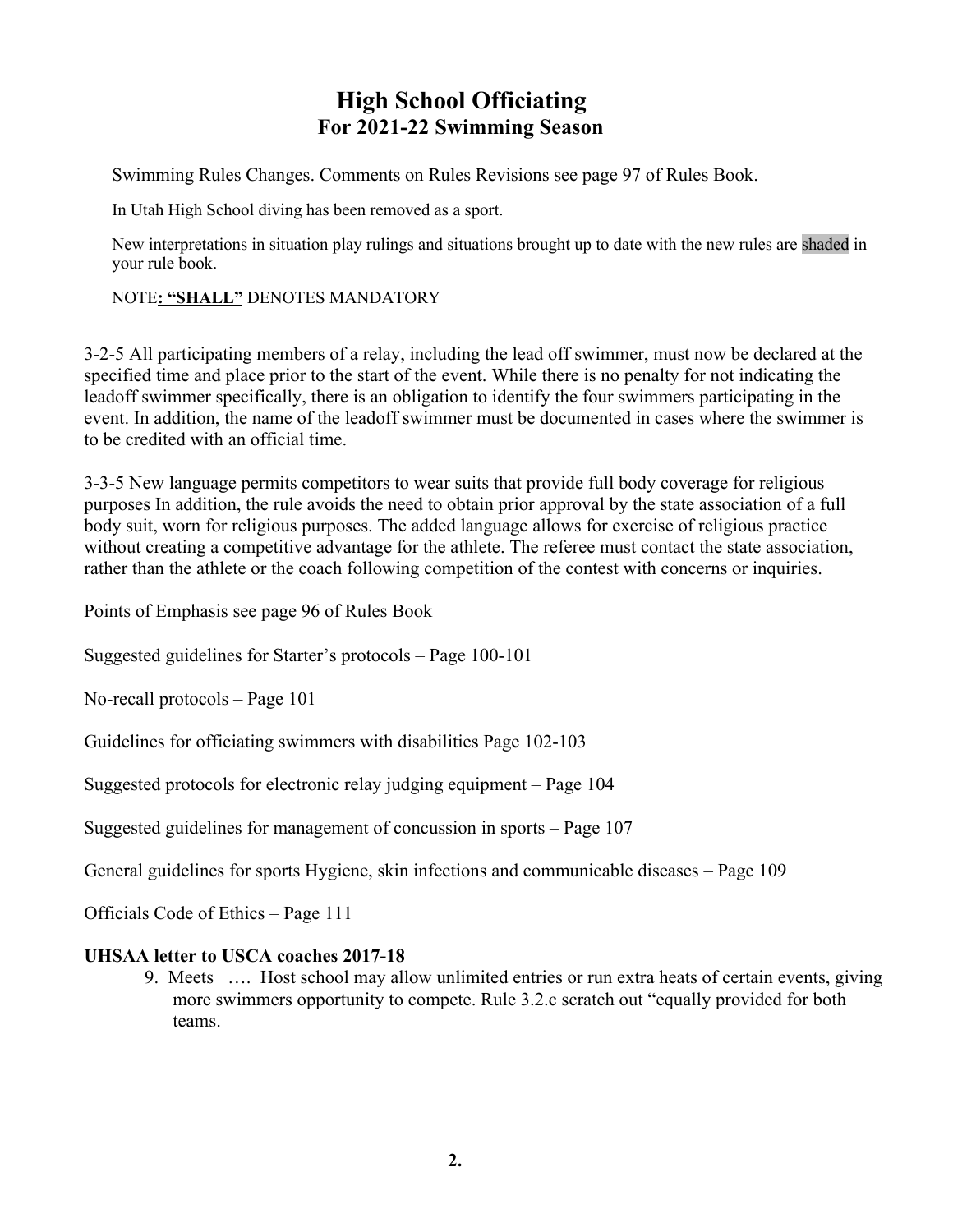#### **Key points to remember for each stroke**

#### **Breaststroke**

Start: Froward start must be used

Stroke: Body kept on breast On the start and turn, one arm stroke beyond the hipline may be made while underwater Stroke cycle is one arm pull and one leg kick in that order Simultaneous arm movement in the same horizontal plane Head must break surface at widest part of the second arm pull Recovery by the hands from the breast-on, under, or over the water Elbows under the plane of the water except for the last stroke before turn or finish Some part of the head must break the water surface sometime during each stroke cycle of one Arm pull followed by one leg kick.

Kick: Simultaneous vertical and horizontal movements of the legs Feet turned out during propulsive part of the kick No alternating, scissors or downward butterfly kick except for the single butterfly kick that is permitted any time before the breaststroke kick after the start and each turn. It must be followed by a breaststroke kick.

Turns/Finish: Simultaneous 2 hand touch at, above, or below the water surface, on the end wall or touch pad. Head may be submerged at turn or finish provided it breaks the surface during the last complete or incomplete stroke cycle prior to touch. Stacked hands are **Legal** for turns and finishes.

#### **Butterfly**

Start: Forward start must be used

Stroke: Body kept on breast Multiple kicks are permitted but first arm pull must bring swimmer to the surface May be submerged after start and each turn for not more than 15 meters where the head must break surface. Arms brought forward over water and pulled back simultaneous

Kick: Simultaneous up and down movement No alternating, scissors, or breaststroke kicking movements

Turns/finish: Shoulders at or past vertical toward the breast when the feet leave the wall, Simultaneous 2 hand touch at, above or below the water surface on the end wall or touch pad.

#### **Backstroke**

- Start: In water facing the end wall with both hands on the gutter or starting grips Feet/toes may be above the water but may not be in, on or above lip, or curled over the gutter at any time before or after the start
- Stroke: Any style as long as the swimmer remains on the back Swimmer must break the surface throughout the race except the swimmer may be submerged after the start and each turn for not more than 15 meters when the head must break the surface of the water
- Turns: After the backstroke flag the swimmer may go past vertical to the breast and may utilize a single or double arm pull, or in the absence of such pulls, by an upward or downward, underwater movement of the head, no additional arm pulls may be started, kicking and gliding into the turn is permitted, the swimmer may complete their touch while on the stomach or do a flip turn. Reaching for the wall for the touch while on the stomach is permitted; this is recovery of the arm pull not a second pull. When the feet leave the wall, the swimmer must be past vertical towards the back. If the swimmer does not touch the wall during their turning action, it is permissible to scull back to the wall for the touch if no forward strokes have been made before sculling back. Some part of the swimmer must touch the wall at the turn for completion of each length.
- Finish: The swimmer shall remain **on or above** the water surface on the finish. Some part of the swimmer must touch the end wall or touch pad.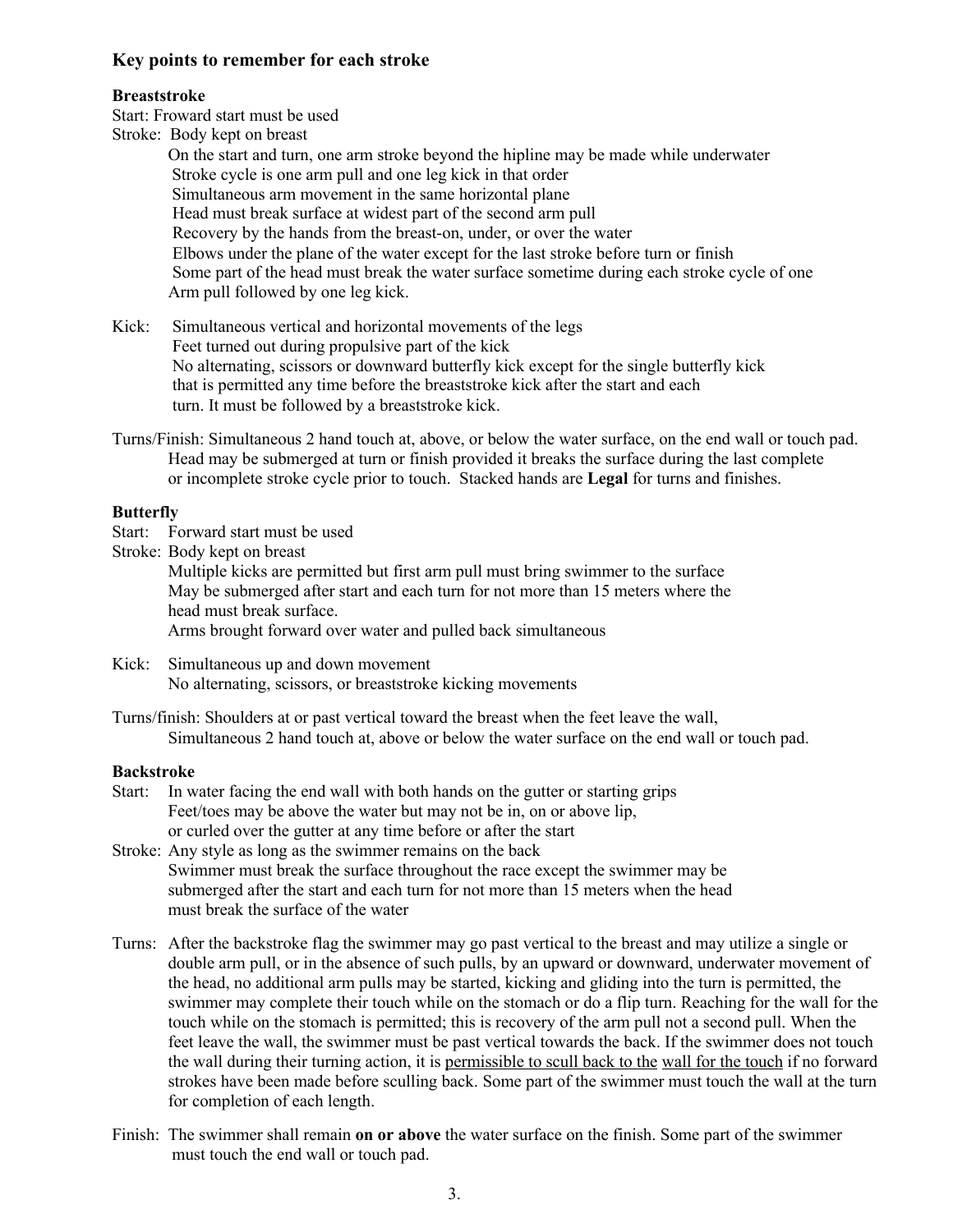#### **Freestyle**

Start: Forward start must be used Stroke/Kick Any style may be used The swimmer must break the surface of the water at the 15-meter mark after the start and each turn. The swimmer must remain on the surface except for turns and finishes.

Turns/finish: Some part of the swimmer must touch the end wall or touch pad, if the swimmer misses the wall they are permitted to return to the wall for the touch.

The final leg of the individual medley and the medley relay requires the swimmer to be at or past vertical toward the breast before any stroke, kick or propulsive motion.

#### **Individual Medley**

Start: Forward start

Stroke: Rules for each stroke apply swam in this order, butterfly one quarter, backstroke one quarter, breaststroke for one quarter, and any stroke other that back, breast or fly for the last quarter.

Turns/Finish: Intermediate turns conform to turn rules for the stroke, transition turns Conform to the finish rules for the stroke.

#### **Common jurisdictions**

Turn judge with no stroke judge 50% of the pool. Turn judge with stroke judges – examine the last stroke prior to the turn, the turn, and the exit from the turn until completion of the first full stroke and the finishes of the competitors in their assigned lane(s).

Stroke Judge when used has jurisdiction wall to wall start to finish. Stroke judge will also have jurisdiction of the 15-meter mark. The stroke judge needs to walk the deck following behind the slowest swimmer in their jurisdiction except for backstroke and freestyle where the stroke judge is positioned on the 15 meter marks on the deck. For the individual medley the referee may instruct the stroke judge to walk the deck for all four strokes.

\*The referee has full control over jurisdiction and can make assignments according to manpower and pool configuration.

#### **Basic Concepts**

Well run meets are the direct result of well trained, competent officials that have a good working knowledge of the rules they are applying and are fair and consistent with the application of those rules.

Swimmers train hard so please remember the golden rule of swimming:

#### *"The swimmer always gets the benefit of the doubt"*

Don't be lenient with the rules with one swimmer when all the other swimmers have followed the rules, the "benefit of the doubt" can be applied to liberally and can be used as an unfair tool.

The rules of swimming define the acceptable form for each stroke. Many variations of form are possible and may still comply to the letter of the rule, remember that something that looks unusual is not always illegal. Decisions regarding the form of strokes & turns must, therefore, be subject to flexible judgment and common sense.

Take officiating seriously and work hard at it. Competitors have a right to expect officials to know the rules and interpret them correctly, fairly and courteously. Call violations as seen, don't guess or anticipate. When you see an infraction, raise your hand over head, open palm. The disqualification can only be made by the official whose jurisdiction the infraction has been committed. Be fair and consistent, disregard team affiliation and always exercise good judgment.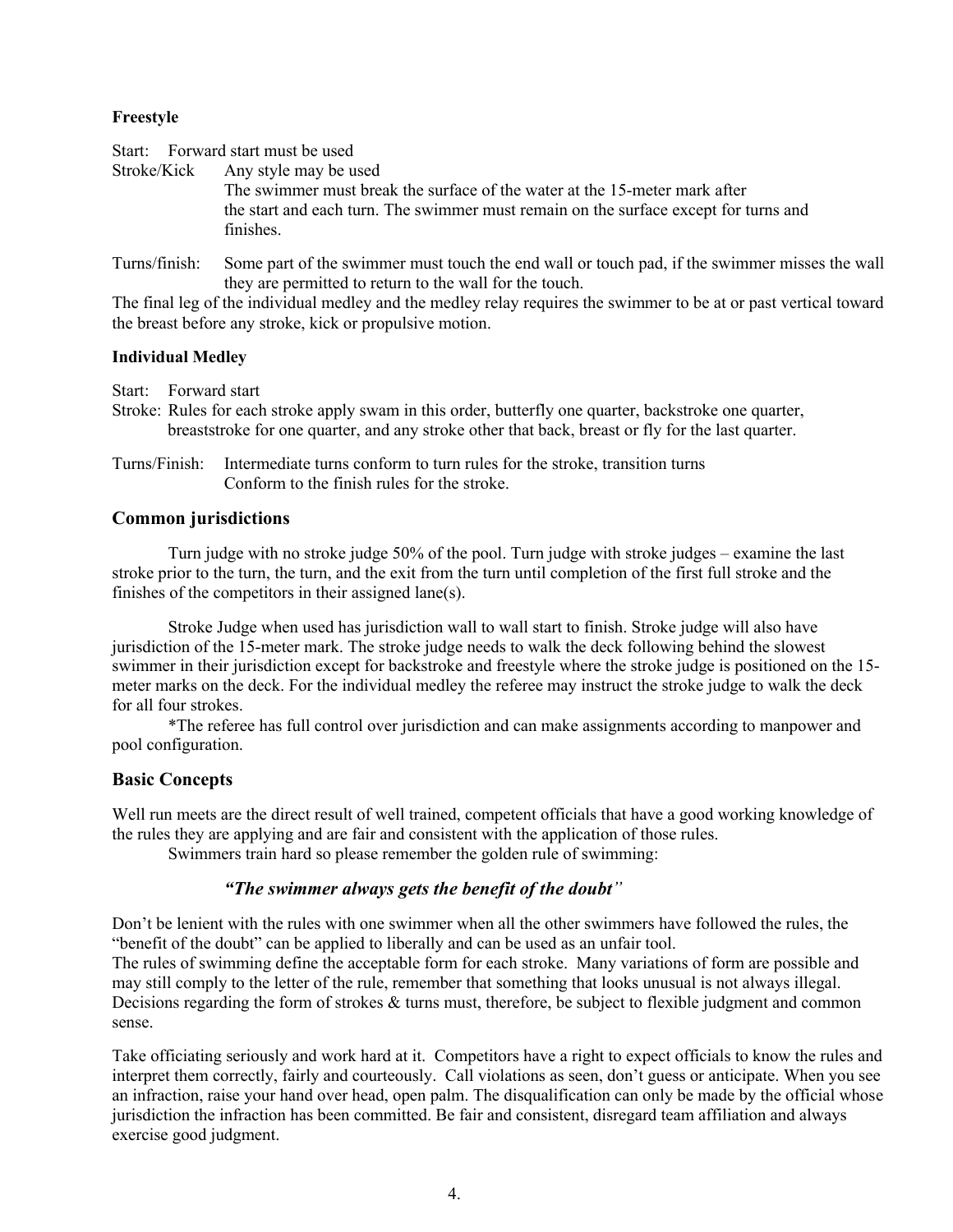Don't ever think that you have learned everything possible, every swimming official is always learning because the sport is always evolving.

Above all be professional and fair, make decisions quickly and decisively and if you can't be fair and unbiased find some other place to volunteer to help the team. Be approachable, if a swimmer has a question. **DO NOT CHEER** for your team or your swimmer when you are on deck.

#### **Referee**

Because high school swim meets are run with a minimum of officials you may be asked to "wear two hats", you may have to be the referee as well as the stroke & turn official at one end of the pool or the starter. As the Referee, it is your job to ensure the integrity of the competition as well as give instruction to the deck officials and to set the jurisdiction of the venue.

The Referee has full authority over all officials, they assign and instruct them before each session and they also need to enforce all applicable rules and decide all questions relating to the conduct of the meet. The Referee can also overrule any call made by a stroke & turn judge but only if you have personally observed the infraction and can say with absolute certainty that the stroke & turn official did not make a correct rule interpretation. The Referee can also disqualify any swimmer in any jurisdiction as long as they personally observe the rule infraction. The Referee also must make sure that each disqualification is accompanied by an upraised hand as a signal of a rule infraction.

If there is no hand raised there is no disqualification, except during relay take offs where dual confirmation may be used, and the side judge raises a hand only after the last competitor is in the pool for an early takeoff. The referee signals the starter that all officials are in position and that the course is clear.

The Referee is the only person on a deck that wears a whistle, the whistle commands come from the Referee, several short whistles (no fewer than 4) to tell competitors to report to the block and ready themselves to step up, one long whistle tells the competitors to step up, or in the pool. In backstroke a second-long whistle instructs the swimmers to set their feet, after the competitors have stepped onto the block or into the water the Referee then extends their hand to the starter and turns the race over to the starter. The Referee is also responsible for any timing malfunctions and is charged with the responsibility to make sure that all applicable rules are followed in figuring out times in heats with malfunctions. In addition, any false start requires dual confirmation with the starter; the Referee and the starter are the only two people that can make that dual confirmation decision.

#### **Starter**

The starter has the responsibility to ensure that all swimmers receive a fair and equitable start. It is important that each competitor be given the opportunity to achieve the best start possible within the confines of the rules. The starter must know the rules governing starting procedures.

The starter should review the rules and events and establish protocol with the meet Referee; they need to decide ahead of time where each will stand on the deck. The starter needs to be positioned within 10 feet of the starting end of the pool and be free from obstruction that might block or restrict the view of the athletes on the blocks. The starter must be familiar with the type of equipment they are to use, make sure that everything works before you start your first race.

#### **Starting procedure**

At the commencement of each heat, the Referee shall signal to the swimmers by a short series of whistles (no fewer than 4) to remove their warm-ups, put on their goggles etc. One long whistle indicates that they should take and maintain their position on the starting platform. The swimmers can take any position that they want, when the swimmers and officials are ready, the Referee shall signal with an extended hand to the Starter that they are under the Starter's control. On the Starter's command "take your mark", the swimmers shall immediately assume their starting position, in the forward start at least one foot must be at the front of the block, and in the backstroke, toes must not be above or curled over the gutter. When all swimmers are stationary the Starter shall give the starting signal. When a swimmer does not respond promptly to the command "take your mark", the Starter shall release all swimmers with the command "Stand Up" upon which the swimmers may stand up but **NOT** step off the blocks unless instructed to do so when unusual circumstances occur.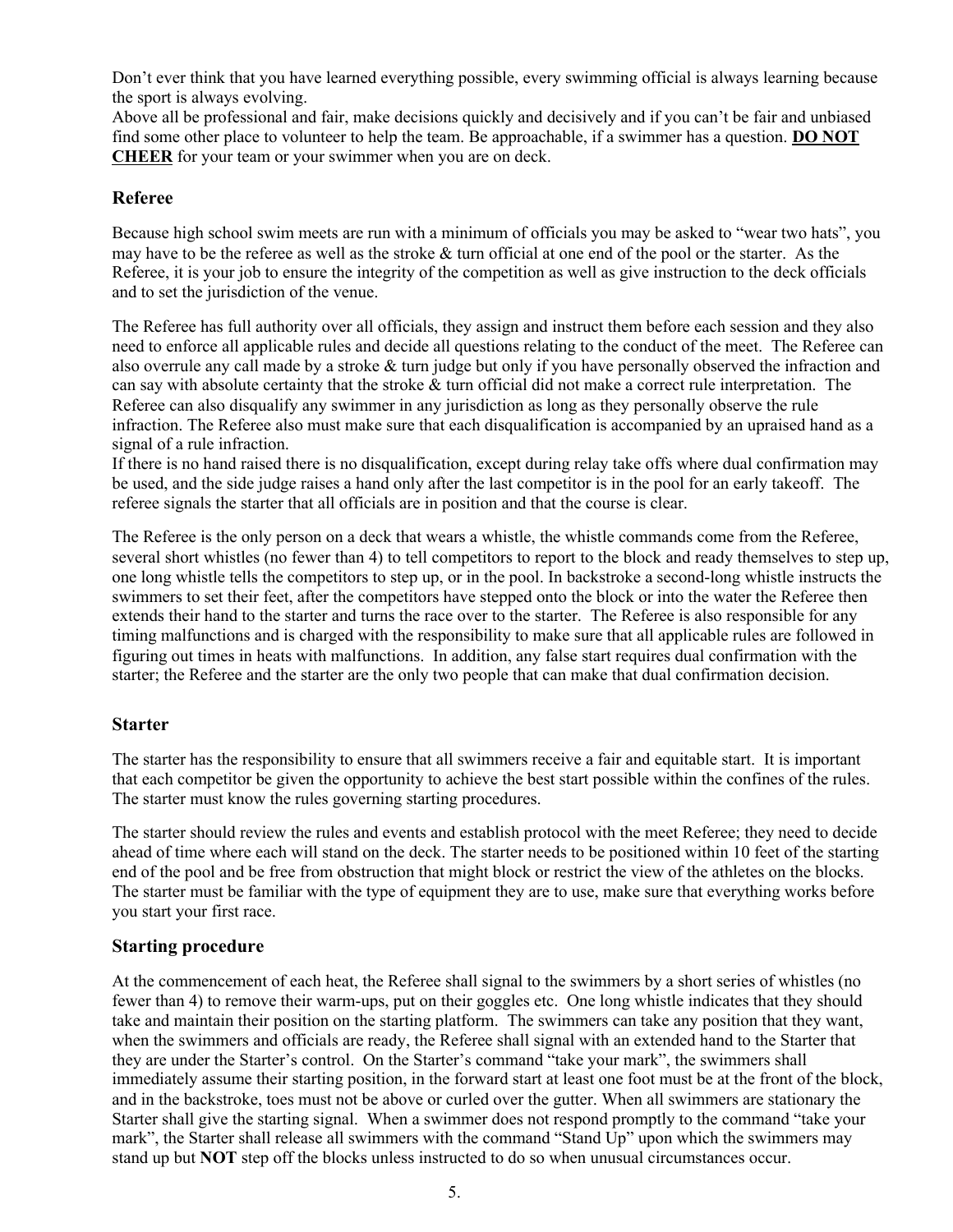Any swimmer gaining an unfair advantage at the start shall be disqualified. We are now allowed to do the "no recall" false start, simply stated this means that when the starter and the Referee both independently agree that a swimmer has obtained an unfair advantage at the start the race shall be allowed to proceed and the swimmer will be notified of the disqualification at the end of the race, should the starter inadvertently recall the heat the swimmer can still be disqualified.

However, because the first start is the best start for all athletes the use of the recall button should not be used unless the starter feels that there was something in that start that was incorrect or they feel that it was their fault, at that point the starter should recall the heat to give everyone a fair chance of a good start.

Starters can stand a heat up if they notice that someone is having a hard time finding their mark in a timely manner, but patience is the key here, you need to know how long is too long to wait for that swimmer before standing the heat up, the stand up command can make the swimmers jittery, if you stand up too many heats the swimmers will not relax and wait for the starting signal, they will instead be wondering if you will stand the heat up or allow it to go so use the stand up command as little as possible.

Also, be aware that every swimmer has the right to find their mark, if you have a novice swimmer that steps up on the block and at the command "take your mark" immediately falls into the pool that swimmer should be allowed back into the heat, every swimmer has the right to find their mark.

The simplest way to decide on a false start is to imagine a glass wall in front of the swimmers, if they leave early that glass will be broken, it is a very easy thing to see, if you have a swimmer that finds their mark and then jerks forward and into the pool before the starting signal is given that swimmer should be disqualified for a false start and the rest of the heat released while you deal with that disqualification.

Starters are charged with a great amount of responsibility in seeing that one swimmer does not gain an advantage over the others during the start. This responsibility requires concentration, quick reactions and fair decisions. It takes practice to become a good starter, and some people will never be good starters. With experience, the starter will be able to accurately judge when the field is ready to race, please don't be a rocket starter because you are afraid to let the swimmers set. Remember patience, patience, patience. Starters can cause the swimmers to be jumpy because they don't know what you are going to do. Starters should speak in a conversational tone; avoid rapid instruction and sharp commands. The voice of a good starter will lead the swimmers into the starting positions and not break their concentration with unexpected orders or remarks. The starter must protect all of the competitors by not allowing any one swimmer to obtain an unfair advantage. Remember as the starter you are generally the person on the deck with the spotlight shining directly on you, the spectators notice your actions more than any other official on the deck so if you make a mistake it is generally seen by everyone in the venue, you must be confident and knowledgeable to be able to perform well to work in this position.

#### **Relay Take Off**

Relay take off forms can be found on the www.uhsaa.org on the swim page or www.swimutah.com webpage under the forms, 500 counting sheets are also available on this page. When you are watching relay take offs look at the feet of the swimmer on the block, when the toes no longer have contact with the block look down for the hand of the incoming swimmer, if there is no hand it is an early take off, make an X on top of the number that corresponds to the swimmer on the relay take off form, if the take off was good then circle the corresponding number, do not put the X and the O next to the numbers, you need to put it directly on the number that corresponds to the swimmers order in the relay. If you do not see an exchange do not mark it. Upon observation of a violation, the judge shall mark their relay take off sheet, and the side judge shall wait until the last competitor of the heat is in the water before signaling an observed violation by raising a hand, with open palm, overhead.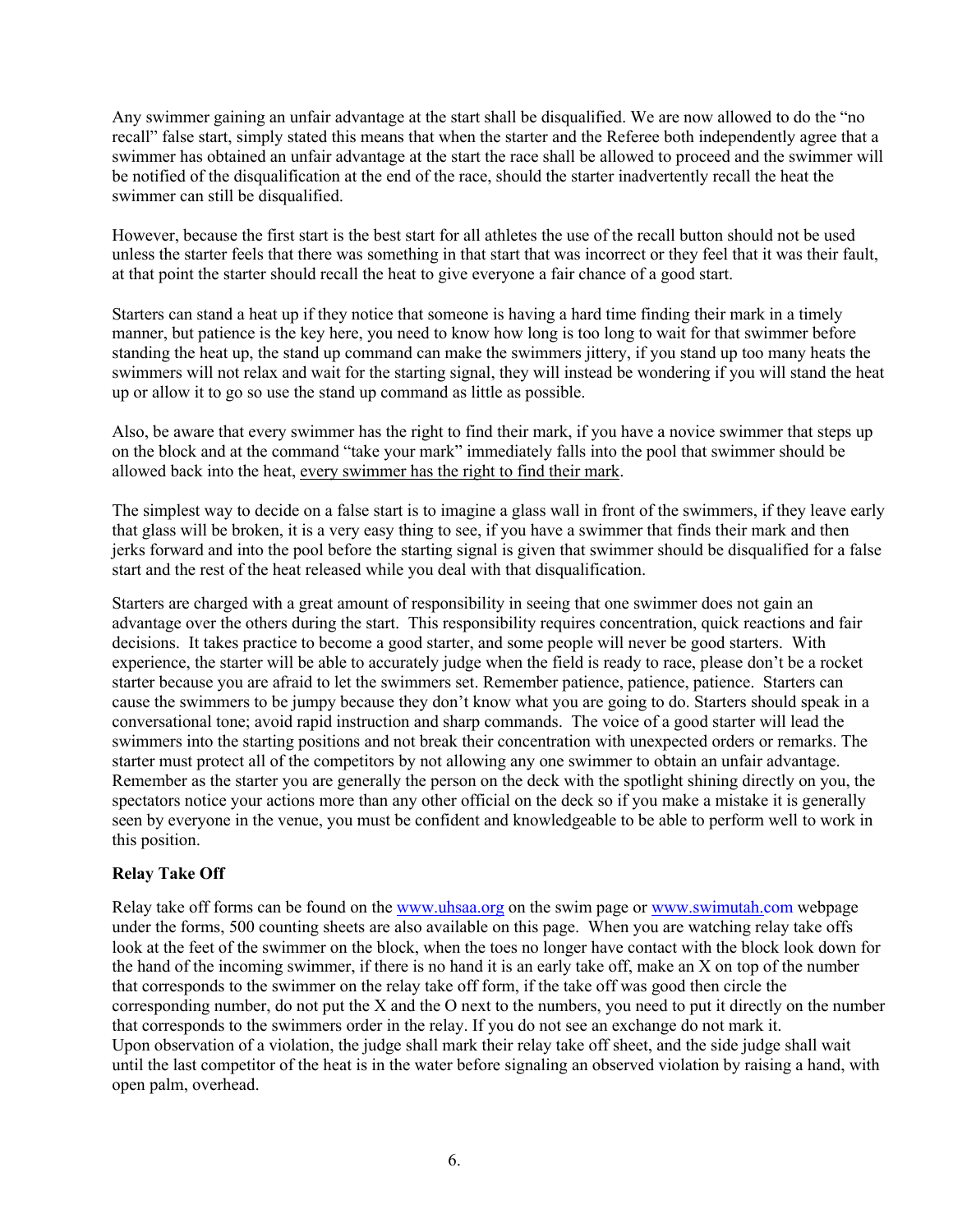## **Meeting with Coaches & Team Captains**

## CAPTAINS: IT IS YOUR RESPONSIBILITY TO TAKE THIS INFO. BACK TO YOUR TEAM

- Scratches are due now. Please turn them in so we don't run the meet with empty lanes
- Physical Facilities: I've reviewed the facility, If you have any concerns, please let me know before the beginning of the meet.
- Review swimsuit rules
	- Only 1 suit, no covering neck, shoulders, below knees, no zippers, etc., can't aid flotation (water & air must penetrate)
	- o No caps with advertising or other team names may be worn. Nicknames on caps must be form of given name (ex. Liz for Elizabeth)
	- o Must be High School Team cap or plain cap, no club, college or other cap is legal. Turn cap inside out if it is questionable.
- Warm-up protocol & accountability:
	- Assign lanes
	- $\circ$  Coaches are responsible for safety in those lanes—please monitor them
	- $\circ$  Swimmers MUST enter the water feet first.
	- When starting dive-starts—ensure that the lane is clear & there is only 1-way swimmer (swimmers must return to block in another lane or walk)
- Meet Protocol & Procedures
	- $\circ$  If a swimmer needs to miss a race, is sick or hurt, have the swimmer or coach tell the Referee they would like to Declare a False start. In a championship meet a No Show will take the swimmer out of the rest of the meet, but a Declared False Start (which you can get by talking to the ref) allows you to swim your other races.
	- Whistle commands:
		- several short whistles no Fewer than 4--get ready
		- $\blacksquare$  long whistle--step up on block (or into water—2<sup>nd</sup> long whistle for back stroke means place your feet)
		- All should be quiet for start
	- Come down promptly on command to "Take your mark" and hold steady
	- Relays:
		- Swimmers 2-4 crouch down for start so timers can see.
		- Swimmers 2-4 must have at least one foot in contact with surface of block in front of wedge during takeoff when starting wedge is used.
		- COACHES: Remember to correctly declare lead relay swimmer
	- O Backstroke: STEP into water--no diving
	- Will be doing fly-overs. Please remind swimmers to stay in the pool until next race starts
	- Will or Will NOT be calling names--It is the swimmer's responsibility to be at the block on time
	- $\circ$  Swimming 500 yd.
		- Count in ascending or descending order, Red or Orange signals final length
	- Determine length of break with coaches between 50 Free and 100 Fly (15 minutes with 10 minutes warm up?)

 Coaches notified of DQ's with printout of event--may also check with computer operator • Do not step on touch pads when cheering, etc.

- Tape may be used to treat a documented medical condition; Referee must be presented signed documentation from an appropriate health-care professional at this time.
- Any electronic devise that can be used for pacing or providing feedback may not be worn.
- Emergency Procedure Determine meeting place for team inside & outside of building

# **Remember: Good Sportsmanship Always & HAVE A GREAT TIME!**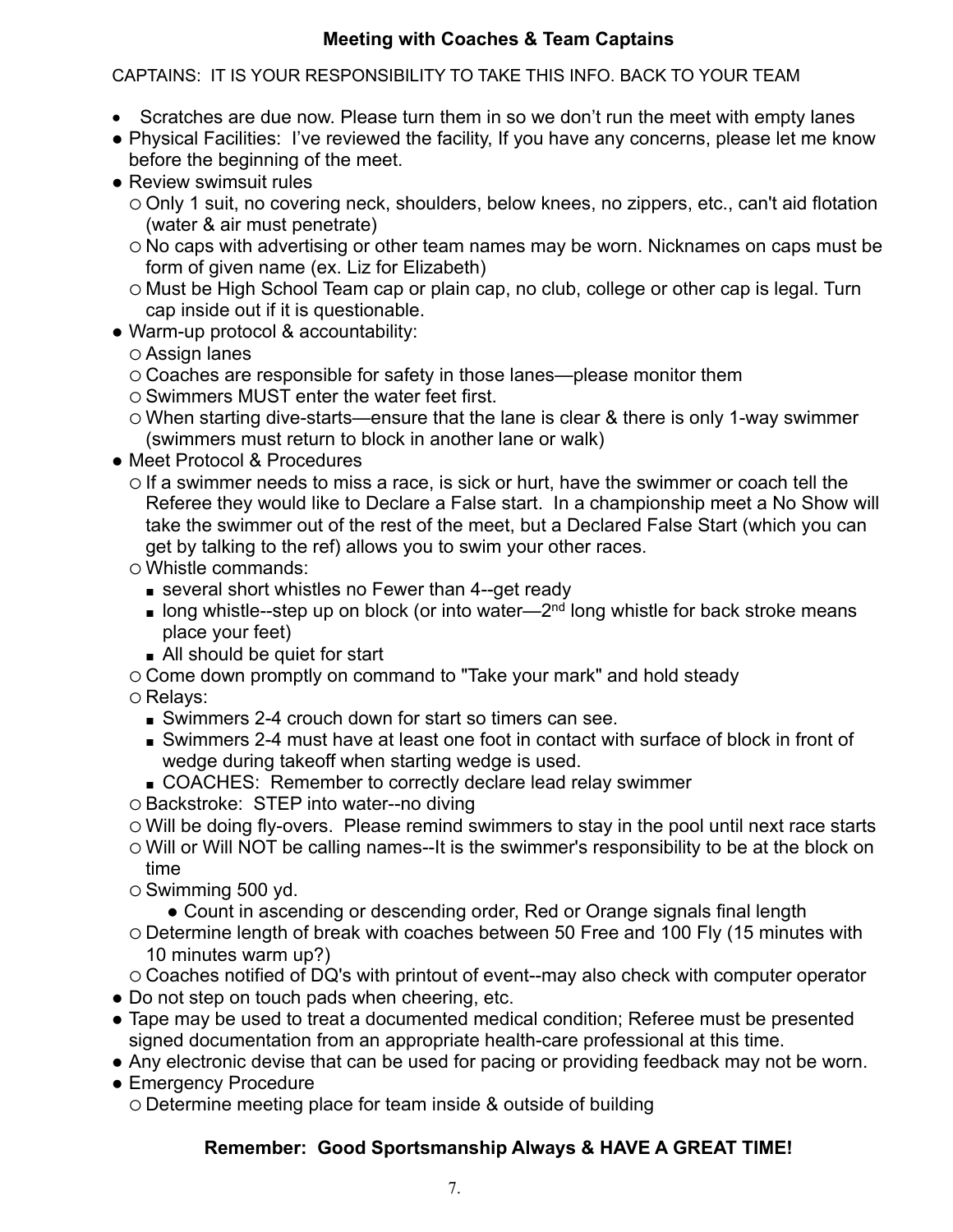# **Officials Meeting**

When you stand on deck you are part of a team, the Officiating Team. You are neutral to the schools competing. **No cheering**

Assign jurisdiction, depending on how many Officials you have.

Please pay close attention to the swimmers in your jurisdiction – give each lane the same amount of time even the empty lanes – do not be influenced by anyone, only call what your eyes see happen, not what you think happened or what you expect to happen. Not making a call is doing the swimmer a grave disservice; you must call what you see. If you are not sure what you saw – let's talk about it after the race is finished. Do not leave your position until your job is done.

When you see an infraction raise your hand over head, palm open until eye contact is made – then I know there is a possible DQ, you can lower your arm, and I will get to you as soon as I can.

Relay takeoffs- watch feet when they leave the block. When there is **NO** contact with the block, you drop your eyes and the hand of the incoming swimmer should be there. Do not drop your eyes on the motion of the swimmer on the block, only when contact with the block is lost. Swimmer 2-4 must have one foot in contact with the surface of the block in front of the wedge during takeoff (on blocks with Wedges) Explain how to mark relay sheet properly. A circle means a good exchange; an X on the  $\#$  of the swimmer is a bad exchange. Mark all exchanges you witness, do not mark it if you did not see it! Circle or X on the swimmer's number leaving the block, not to the side of their number. If there is an early takeoff, side judge will raise hand only after last competitor of the heat is in the water.

Stroke Judges stand at the 15- meter mark for the Backstroke and Freestyle (explain) also stroke judge on start side will man the recall rope for all starts. Jurisdiction – Wall to wall

Turn Judge – Last stroke into wall and full stroke out.

Backstroke start – Turn Official across from Starter, hold arm straight out from your side if all the toes you can see are below the lip of the gutter. If toes are over, drop arm to side, starter will know someone's toes are above the lip of the gutter. This helps in 8 and 10 lane pools where it is hard to see far end toes.

Remember, if you do not feel good about a call you made, go to the Referee, get it overturned. Never let pride stand in the way, these swimmers work too hard for us to not do the very best we can.

All coaches and at least two officials sign meet results, record start time & finish time of the meet. Final Meet Results Cover Sheet can be found on uhsaa.org swim page.

THESE ARE SUGGESTIONS YOU CAN TAYLOR YOUR MEETING TO FIT THE CIRCUMSTANCES. REMEMBER A LEVEL HEAD, FAIRNESS TO ALL, LISTEN, WE ARE ALL CONSTANTLY LEARNING.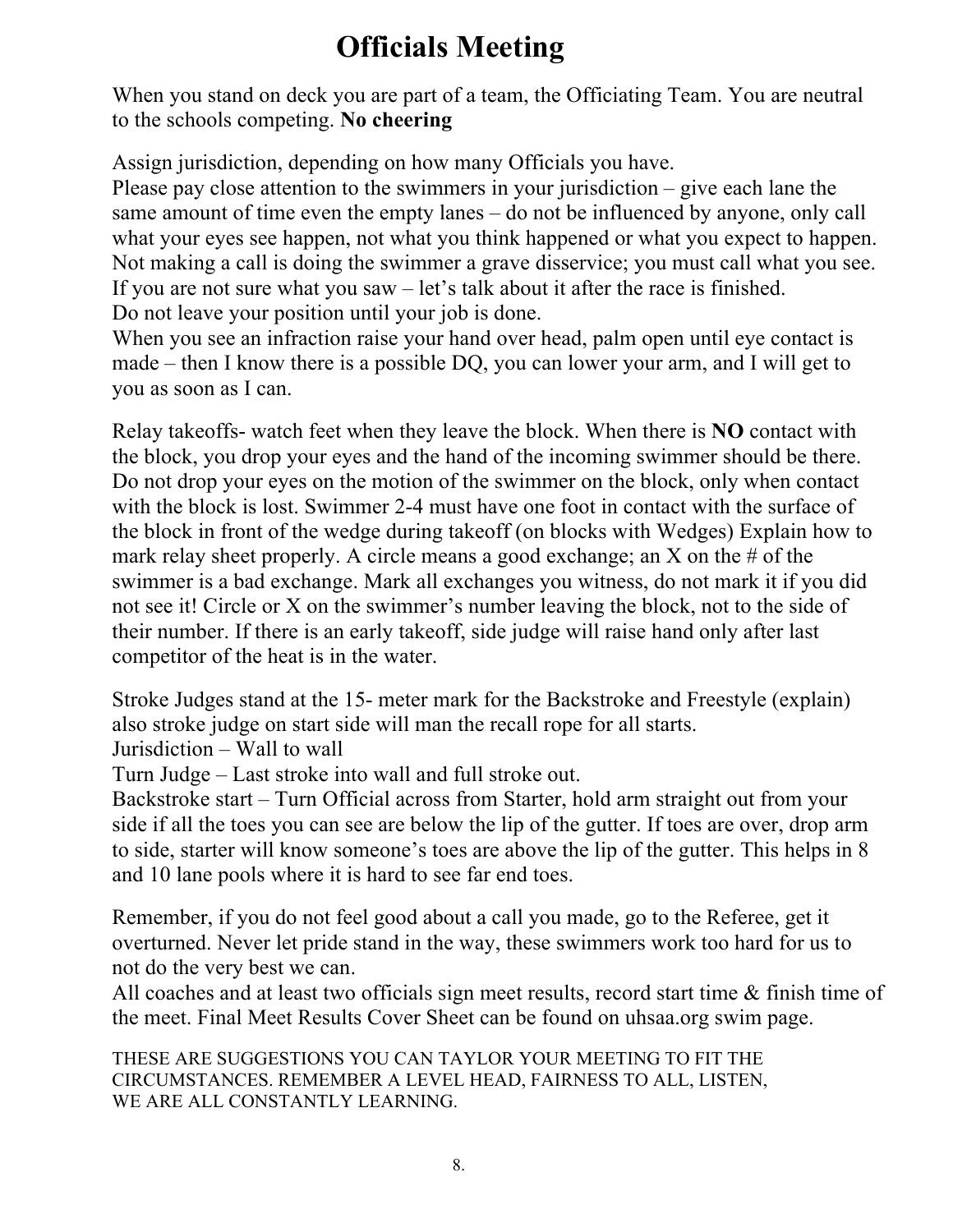| High School Referee Prep List 10/14/21                                                                                                                                                                                                                                                                                                                                                                                                                                                                                                                                                                                                                                                                                                                                                                                                                                                                                                                                                                                                                                                                                                                                                                                                                |                                                                                                                                |                                                                                                                                                                                                                                                                                                                                                                                                                                                                                                                                                                                                                                                                                                                                                                                                                                                                                                                                                                                                                                                                                                                                                                                                                                                                                                                                                                                                                                                                                                                                                                                                                                                                                                        |
|-------------------------------------------------------------------------------------------------------------------------------------------------------------------------------------------------------------------------------------------------------------------------------------------------------------------------------------------------------------------------------------------------------------------------------------------------------------------------------------------------------------------------------------------------------------------------------------------------------------------------------------------------------------------------------------------------------------------------------------------------------------------------------------------------------------------------------------------------------------------------------------------------------------------------------------------------------------------------------------------------------------------------------------------------------------------------------------------------------------------------------------------------------------------------------------------------------------------------------------------------------|--------------------------------------------------------------------------------------------------------------------------------|--------------------------------------------------------------------------------------------------------------------------------------------------------------------------------------------------------------------------------------------------------------------------------------------------------------------------------------------------------------------------------------------------------------------------------------------------------------------------------------------------------------------------------------------------------------------------------------------------------------------------------------------------------------------------------------------------------------------------------------------------------------------------------------------------------------------------------------------------------------------------------------------------------------------------------------------------------------------------------------------------------------------------------------------------------------------------------------------------------------------------------------------------------------------------------------------------------------------------------------------------------------------------------------------------------------------------------------------------------------------------------------------------------------------------------------------------------------------------------------------------------------------------------------------------------------------------------------------------------------------------------------------------------------------------------------------------------|
| <b>Take With</b>                                                                                                                                                                                                                                                                                                                                                                                                                                                                                                                                                                                                                                                                                                                                                                                                                                                                                                                                                                                                                                                                                                                                                                                                                                      |                                                                                                                                | <b>Check the Course</b><br>Lane lines okay? (& correct # of lanes?)                                                                                                                                                                                                                                                                                                                                                                                                                                                                                                                                                                                                                                                                                                                                                                                                                                                                                                                                                                                                                                                                                                                                                                                                                                                                                                                                                                                                                                                                                                                                                                                                                                    |
| Event Box<br>$\bullet$<br>Whistle<br>Clipboard<br>Rulebook<br>Pencil or Pen<br>Water bottle                                                                                                                                                                                                                                                                                                                                                                                                                                                                                                                                                                                                                                                                                                                                                                                                                                                                                                                                                                                                                                                                                                                                                           | Counter slips<br>$\bullet$<br>Relay slips<br>$\bullet$<br><b>Head Timer</b><br>Instruction<br>Coaches/Captains<br>meeting list | Lane numbers clear?<br>$\bullet$<br>Blocks okay?<br>Diving board removed?<br>Backstroke flags okay<br>15 M markers (16.4 yards/49.2 feet)<br>$\bullet$                                                                                                                                                                                                                                                                                                                                                                                                                                                                                                                                                                                                                                                                                                                                                                                                                                                                                                                                                                                                                                                                                                                                                                                                                                                                                                                                                                                                                                                                                                                                                 |
| <b>During Meet (review before)</b>                                                                                                                                                                                                                                                                                                                                                                                                                                                                                                                                                                                                                                                                                                                                                                                                                                                                                                                                                                                                                                                                                                                                                                                                                    |                                                                                                                                | <b>Meetings with Meet Help/Participants</b>                                                                                                                                                                                                                                                                                                                                                                                                                                                                                                                                                                                                                                                                                                                                                                                                                                                                                                                                                                                                                                                                                                                                                                                                                                                                                                                                                                                                                                                                                                                                                                                                                                                            |
| Write start time of event<br>Take finish order<br>Record DQ's (including FS & NS) on ref sheet.<br>Include who called & infraction<br>Before blowing long whistle ensure that course<br>is clear & officials are ready<br>Remember extra whistle for backstroke<br>3 questions to ask official (position/jurisdiction,<br>what observed, what rule applies)<br>Watch for $# 8$ type of suit(s) worn in<br>competition<br><b>After Meet</b><br>Sign results (along with AT LEAST one other<br>official)                                                                                                                                                                                                                                                                                                                                                                                                                                                                                                                                                                                                                                                                                                                                                |                                                                                                                                | <b>Meet Director</b><br>What timing system(s) will be used?<br>Qualified processor of times/results?<br>Review volunteer needs (see list)<br>$\bullet$<br>Have coaches & at least 2 officials sign results<br>$\bullet$<br>Remember to take meet paperwork (keep until<br>$\bullet$<br>end of season)<br><b>Computer Operator</b><br>Understand rules for processing times? (.3sec)<br>Insert DQ codes into Meet Manager. Print<br>$\bullet$<br>extra results in each event with DQ's & deliver<br>to coaches<br>Re-check heats after scratches-can we<br>combine?<br>Check meet database: # of entries per athlete<br>$\bullet$<br>$(max 2)$ , scoring, # of lanes<br><b>Timing System Operator</b><br>Know how & when to do a manual start?<br>Do NOT accept start at warning bell on 500<br>(400m) Free<br><b>Head Timer</b><br>1. Go over Head Timer list together and ask<br>Head Timer to have meeting with timers and<br>teach them to do those things.<br><b>Starter (if applicable)</b><br>Check equipment (volume, test start, blocks)<br>$\bullet$<br>Warm-ups: Ensure pool is watched & safe<br>Remind swimmers to enter water feet<br>first.<br>(?) Assigned lanes during warm-ups (?)<br>O<br>(?) Open lanes for dive starts according to<br>meet information<br>$(time)$ $(?)$<br>Close warm-ups 5 minutes prior to meet start<br>(time)<br>Calling names? (how many times)<br>Have heats ready to go by short whistles<br>Swimmers that are late up on the blocks-how<br>to handle<br>False start procedure<br>Note on heat sheet: empty lanes, finish order,<br>start time of heat<br>(?) Stroke & turn assignment (?)<br><b>Captains &amp; Coaches</b><br>Review list point by point |
| Empty Event Box & send results with Meet Dir.<br><b>Meeting with Officials</b><br><b>Check credentials</b><br>Welcome & thanks<br>Remember: no cheering<br>Give empty lanes equal looking time<br>Help kids step up on long whistle<br>Remember: Ugly isn't necessarily illegal & It<br>is what it is. Only call what you see. Always call<br>what you see.<br>How to report DQ's (Make sure to raise hand.<br>Tell swimmer?)<br>O Mark clearly on heat sheets (mark off when<br>reported)<br>Assign positions<br><b>Medley Relay</b><br>O<br>Freestyles<br>O<br>Need finish order help on 50 Frees<br>Keep turn end record on 500 Free<br>Other strokes<br>O<br>Backstroke<br>Ο<br>Turn judge stand across from Starter, if all<br>the toes you can see are below the lip of<br>the gutter hold arm out from your side. If<br>you see toes above lip of gutter drop arm<br>to your side. This is very helpful in 8-10<br>lane pools.<br>Relays:<br>O<br>Assign officials for relay take-offs<br>Watch feet leave platform then shift eyes<br>to wall. (Toes then touch)<br>Relay slips 0=good, X=bad) Mark ON<br>п<br>swimmer number (not to side)<br>Rotation: scheduled time & what clock<br>Do not leave your position until your job is<br>done. |                                                                                                                                |                                                                                                                                                                                                                                                                                                                                                                                                                                                                                                                                                                                                                                                                                                                                                                                                                                                                                                                                                                                                                                                                                                                                                                                                                                                                                                                                                                                                                                                                                                                                                                                                                                                                                                        |

• Questions?